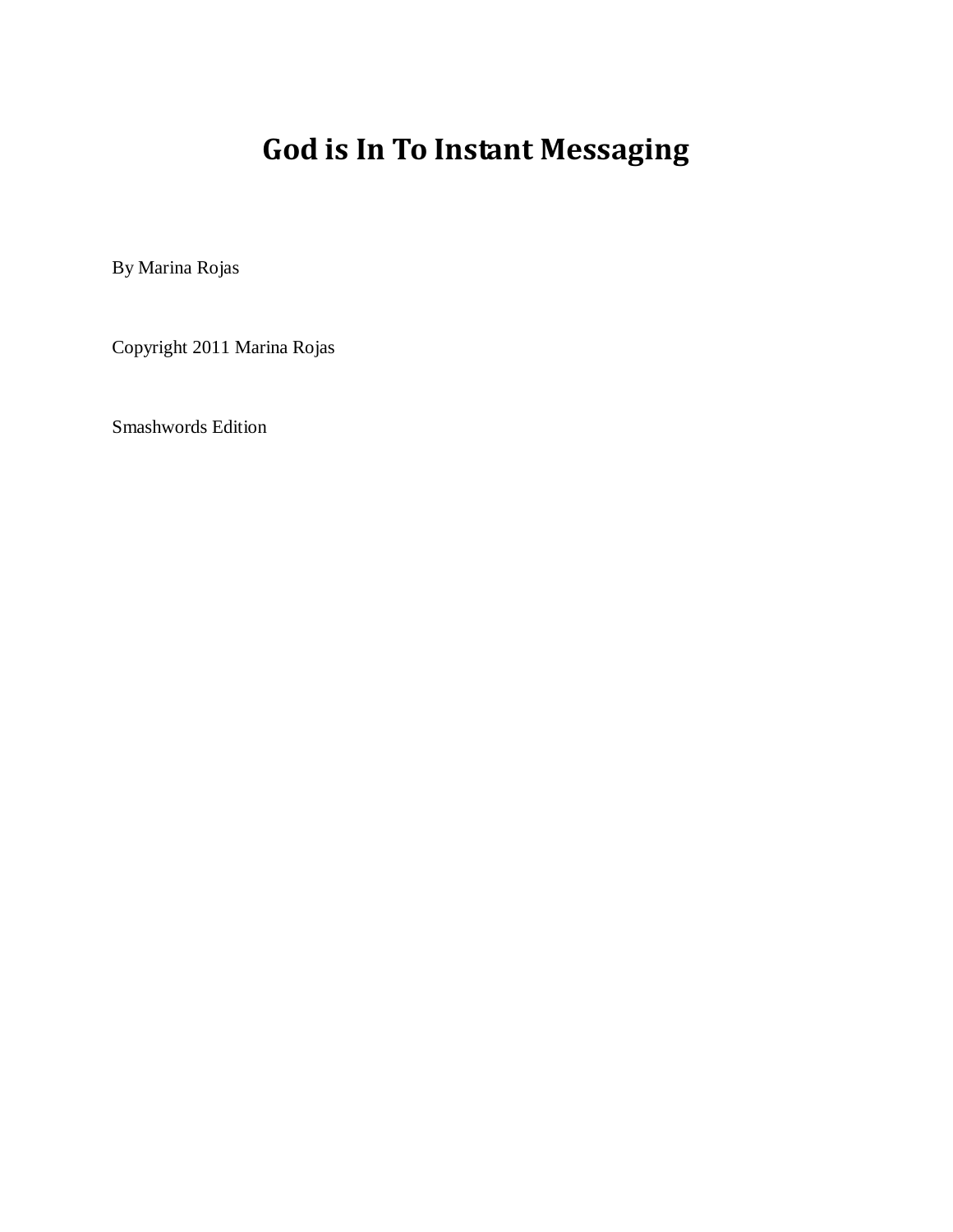Smashwords Edition, License Notes: This ebook is licensed for your personal enjoyment only. This ebook may not be re-sold or given away to other people. If you would like to share this book with another person, please purchase an additional copy for each recipient. If you're reading this book and did not purchase it, or it was not purchased for your use only, it remains the copyrighted property of the author, and may not be reproduced, copied and distributed for commercial or non-commercial purposes. If you enjoyed this book, please encourage your friends to download their own copy at Smashwords.com, where they can also discover other works by this author. Thank you for your support.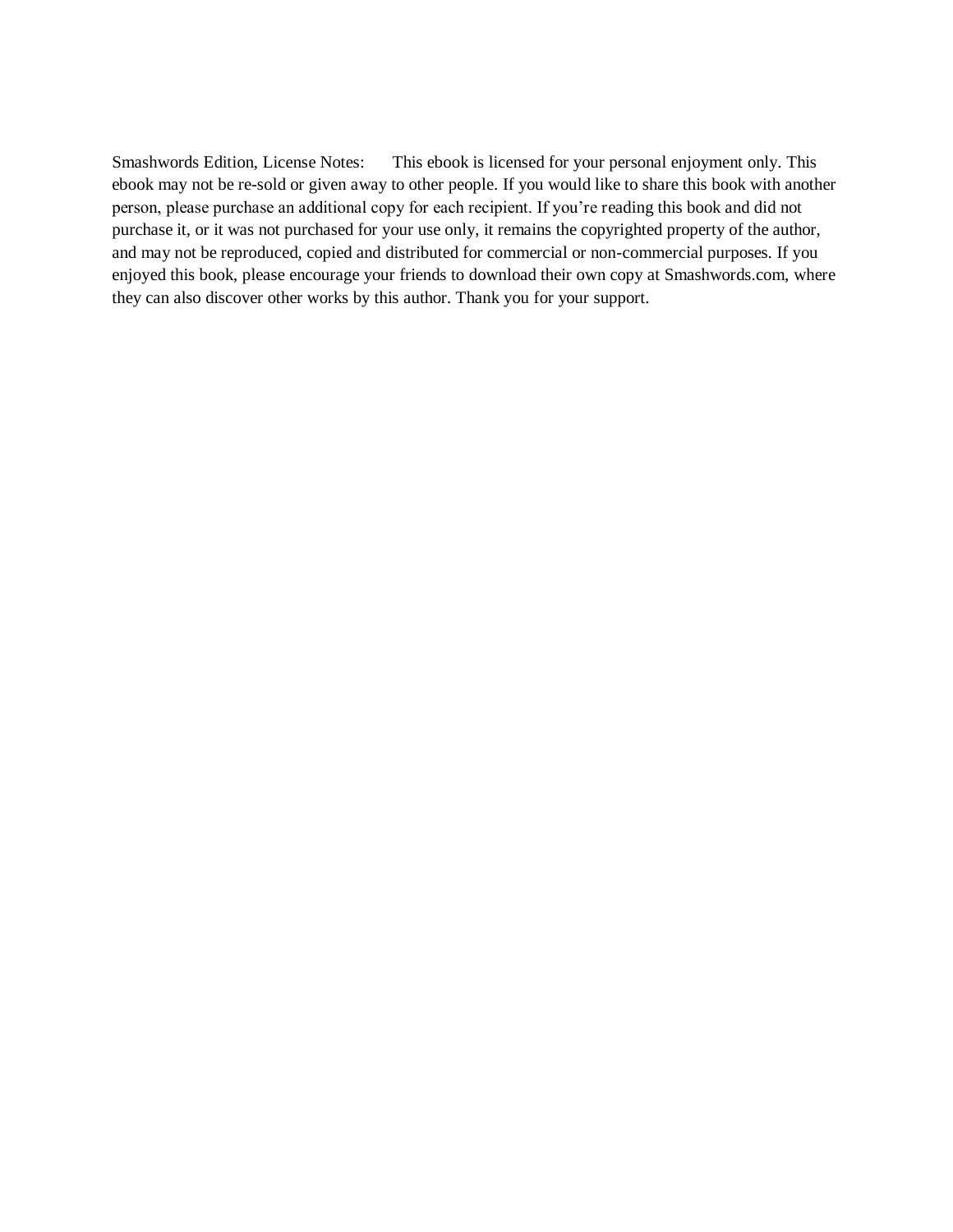I KNOW STORIES OF FAITHFUL PRAYERS SAID FOR MANY YEARS, STILL WAITING FOR AN ANSWER.

EVEN TODAY, I, KNOW MANY PRAYER WARRIORS ARE DOWN ON THEIR KNEES, CRYING OUT TO GOD FOR SOMETHING THAT'S BEEN A LONG TIME COMING. THE THING ABOUT PRAYER IS, THAT GOD ALWAYS MOVES WHEN HIS PERFECT TIMING IS MET. AS A PERSON OF PRAYER, ALL YOU CAN SAY IS, WHAT ELSE COULD I EXPECT? HE IS A GOD WHO LOVES TO ANSWER OUR PRAYERS; IT'S JUST THAT WITH OUR POINT OF TIME REFERENCE IN THIS EXISTENCE, THE ANSWER TO PRAYER CAN TAKE DAYS, MONTHS, YEARS, OR EVEN DECADES.

SOMETIMES, A PRAYER CAN BE ANSWERED IN A TWINKLING OF AN EYE.

ONE PRETTY AUGUST AFTERNOON, I GOT INTO MY BRAND SPANKING NEW DODGE CARAVAN AND HEADED OVER TO MY FRIEND'S HOME FOR A BIBLE STUDY. SHE LIVED IN A VERY UPSCALE NEIGHBORHOOD WITH TWO STORY HOMES THAT HAD IMPECCABLE LAWNS, AND GORGEOUS LANDSCAPING. AS I DROVE UP THE GRAVITY-DEFYING HILL TO GET THERE, I TOOK DELIGHT IN THE COUPLES STROLLING ON THE SIDEWALKS ENJOYING THE AUTUMN WEATHER. LITTLE CHILDREN RAN AROUND WITH JUMPING DOGS HAPPILY CHASING THEIR HEELS. IT WAS A BEAUTIFUL DAY IN THE NEIGHBORHOOD.

PULLING THE VAN TO THE CURB NEXT TO HER HOUSE, I WENT INSIDE. THE STUDY WAS, AS USUAL, WARM AND UPLIFTING. THE FELLOWSHIP WAS, AS USUAL, WARM AND UPLIFTING. AFTER SOME GOODBYE CHAT AND HUGS ALL AROUND, EVERYONE BEGAN LEAVING TO GO HOME. ZIPPING AWAY IN THEIR CARS, THE LADIES WAVED AND SMILED, CALLING, "SEE YA NEXT WEEK!" SITTING IN MY NEW VAN, I WAVED AND SMILED BACK WHILE I TURNED THE KEY IN THE IGNITION.

PUTTING THE VAN IN DRIVE, I STEPPED ON THE GAS. IT ONLY TOOK ME A FEW SECONDS TO REMEMBER. PARKED ON A STEEP INCLINE, I HAD SET MY PARKING BRAKE FOR THE VERY FIRST TIME EVER. THE ONLY TECHNICAL DIFFICULTY NOW, WAS THAT I HAD NO IDEA HOW TO RELEASE IT. SO THERE I WAS, STEPPING ON THE GAS, ENGINE ROARING LOUDLY, GOING NOWHERE FAST. I PROMPTLY TOOK MY FOOT OFF THE GAS.

LET ME EXPLAIN HERE, I'M A PRETTY SHORT WOMAN, AND THE SEAT WAS PRETTY HIGH UP. I USUALLY HAD TO TAKE A GOOD FLYING LEAP TO MAKE IT UP INTO THE DRIVER'S SEAT. I STARTED LOOKING AROUND FOR THE BRAKE RELEASE SWITCH. I COULDN'T SEE EXACTLY WHERE IT WAS LOCATED. SO, I DECIDED TO GET OUT OF THE VAN TO INVESTIGATE, SINCE IT CLEAR MY JALOPY WASN'T GOING ANYWHERE REAL SOON.

I SWUNG OPEN MY DOOR, AND JUMPED DOWN. MY FRIEND VICKI STUCK HER HEAD OUT OF HER CAR WINDOW. "EVERYTHING ALRIGHT?" SHE ASKED. I SHEEPISHLY ADMITTED THAT I HAD NO CLUE WHERE THE PARKING BRAKE RELEASE LEVER WAS. SHE CAME OVER TO WHERE I WAS STANDING AND ENJOYED A GOOD LAUGH WITH ME AS WE STARED INTO THE CAR LOOKING FOR THE LEVER.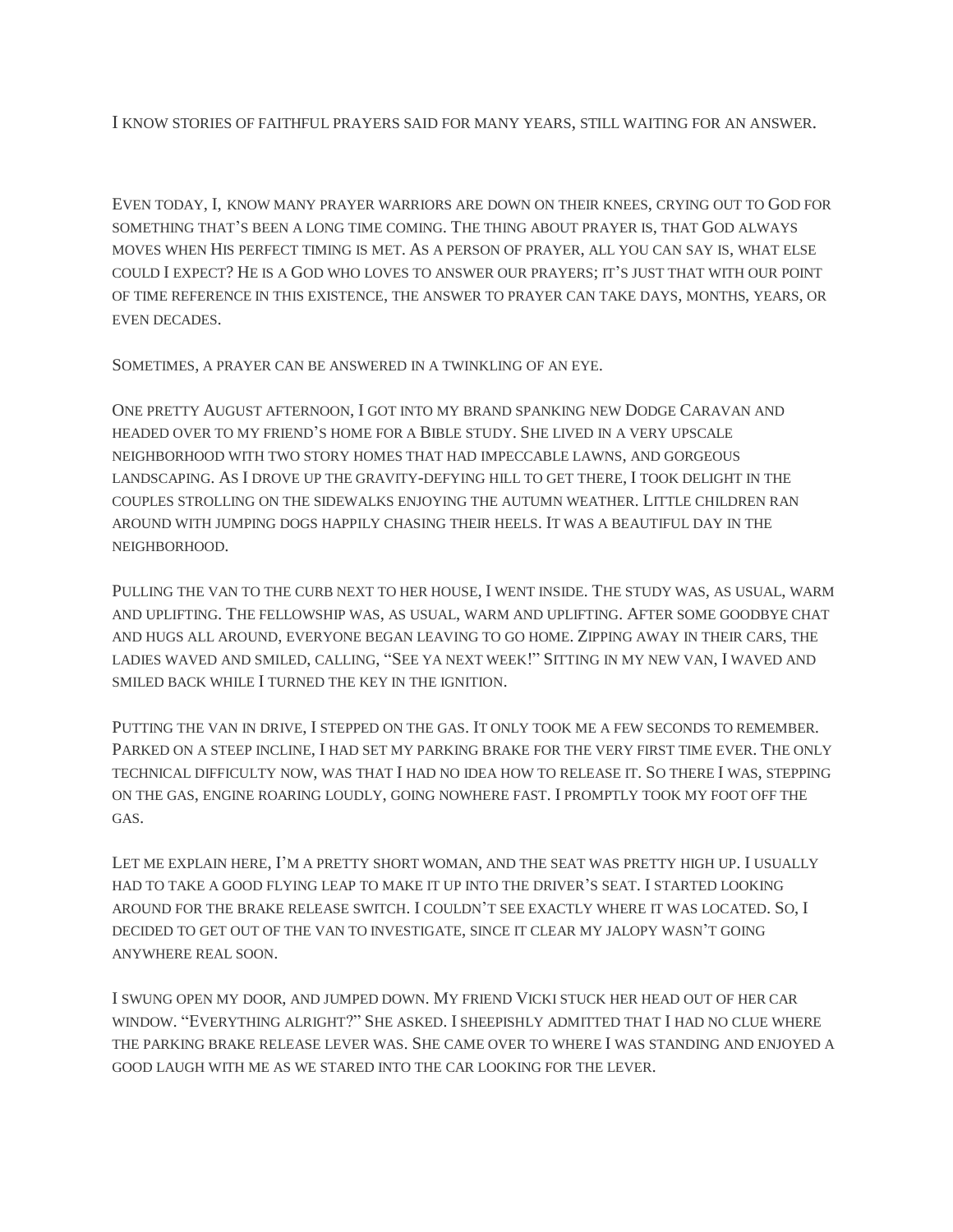I WAS MAKING A DETAILED SEARCH OF ALL OF THE FASCINATING THINGS UNDER MY STEERING WHEEL, AND AROUND MY SEAT. I FOUND THE HOOD RELEASE, A GAS CAP RELEASE, AND EVEN FOUND SOME THINGS THAT I STILL DON'T KNOW WHAT THEY ARE. BUT EVENTUALLY, I DISCOVERED THE BRAKE RELEASE LEVER, CLEVERLY RECESSED INTO THE LOWER DASHBOARD. "OH, GOOD, HERE IT IS," I TOLD HER, HEARING THE "CLUNK" OF THE RELEASE MECHANISM. "I GOT IT."

VICKI TURNED AROUND, HEADING BACK TO HER CAR, AND WAVING HER GOODBYE, I GRABBED THE STEERING WHEEL AND MY CAR DOOR, TO JUMP UP IN THE SEAT. SOMEHOW, I MISSED. DARN, I THOUGHT, I HAVE GOT TO GET RID OF A FEW POUNDS! I TRIED TO MAKE A BIG SWING AGAIN, BUT I MISSED A SECOND TIME. WHAT'S GOING ON HERE? I CAN'T BE THAT UNCOORDINATED TONIGHT! AND THAT'S WHEN I NOTICED.

I LOOKED DOWN, AND SAW THAT I WAS IN A FULL SKI-LIKE PLUNGE DOWN THE HILL. MY SHOES WERE BEGINNING TO SMOKE, FROM THE FRICTION, AND FEELING THE HEAT, MY MIND FINALLY BOUGHT INTO THE FACT THAT THE VAN WAS BEGINNING TO ROLL DOWN THE STEEP HILL, WITH ME IN FULL TOW. BARELY BECOMING CONSCIOUS TO WHAT WAS HAPPENING, I HEARD MY FRIEND'S VOICE, "LET GO! LET GO! YOU'RE GOING TO BE KILLED!" I REMEMBERED THE PEOPLE WALKING DOWN THE STREET, THE CHILDREN…THE INNOCENT CHILDREN….AGAIN, I GRABBED THE WHEEL TIGHTER, AND TRIED TO SWING INTO THE SEAT. "DON'T DO IT! DON'T DO IT! IT'S GOING TO RUN OVER YOU!" HER VOICE STARTED TO SOUND FARTHER AND FARTHER AWAY. I LOOKED AT THE SPEEDOMETER. THE VAN HAD GONE WHAT SEEMED LIKE A FEW FEET, AND IT HAD ALREADY HIT 35 MILES AN HOUR. I REALIZED I HAD TO LET GO, OR DIE.

"DEAR GOD IN HEAVEN, I BEG OF YOU, DON'T LET ANYONE BE INJURED, OH LORD, PLEASE, I COULD NOT LIVE WITH MYSELF IF ANYONE WOULD BE HURT OR KILLED BECAUSE OF MY STUPIDITY…OH GOD, HAVE MERCY ON ME, HAVE MERCY ON THIS NEIGHBORHOOD…LORD, CRASH THIS VAN WITHOUT HURTING ANYONE."

THE PRAYER CAME OUT INSTANTLY, DESPERATELY, HOPELESSLY. I LET GO, AND WAS THROWN TO THE ASPHALT. I FELT THE BACK TIRE NEXT TO MY LEGS, SO I TRIED TO ROLL AWAY FROM IT'S DIRECTION. THE BACK FENDER BUMPED AGAINST MY BACK, PUSHING ME AWAY FROM THE MENACING TIRES BARING DOWN ON MY LEGS. I TURNED TO WATCH THE VAN ROLL DOWN THE HILL, DRIVERLESS, A 3000 POUND, UNMANNED MURDER WEAPON. I HAD TO GRAB MY RETCHING STOMACH, IT HURT SO BADLY. "OH, GOD, OH, FATHER, PLEASE, PLEASE" I CRIED OUT OVER AND OVER.

THE VAN BEGAN TO WEAVE BACK AND FORTH DOWN THE ROAD, BOUNCING OFF ONE SIDE, AND THEN THE OTHER. I BEGAN TO RUN DOWN THE HILL, SCREAMING, LOOK OUT! LOOK OUT! BUT I DON'T KNOW WHO I WAS YELLING AT; NO ONE COULD HAVE HEARD ME, AS THE VAN WAS TOO FAR DOWN THE ROAD. I SAW IT "SWOOP" INTO A DRIVEWAY ON THE LEFT OF THE STREET, 'OH, NO, IT'S RUNNING DOWN PEOPLE'S YARDS NOW! LORD, DON'T LET ANYONE GET RUN OVER IN THEIR OWN FRONT YARD!'

I RAN FASTER, AND FASTER, NOT TAKING MY EYES OFF OF THE RUNAWAY VEHICLE. IT WAS JOGGING THROUGH THE YARDS AS IF IT WOULD NEVER STOP. THE VAN FLEW THROUGH THE FRONT YARDS, SOMETIMES FLYING UP IN THE AIR AS IT HIT THE ROOF ON SOME LOW HANGING TREE BRANCHES. I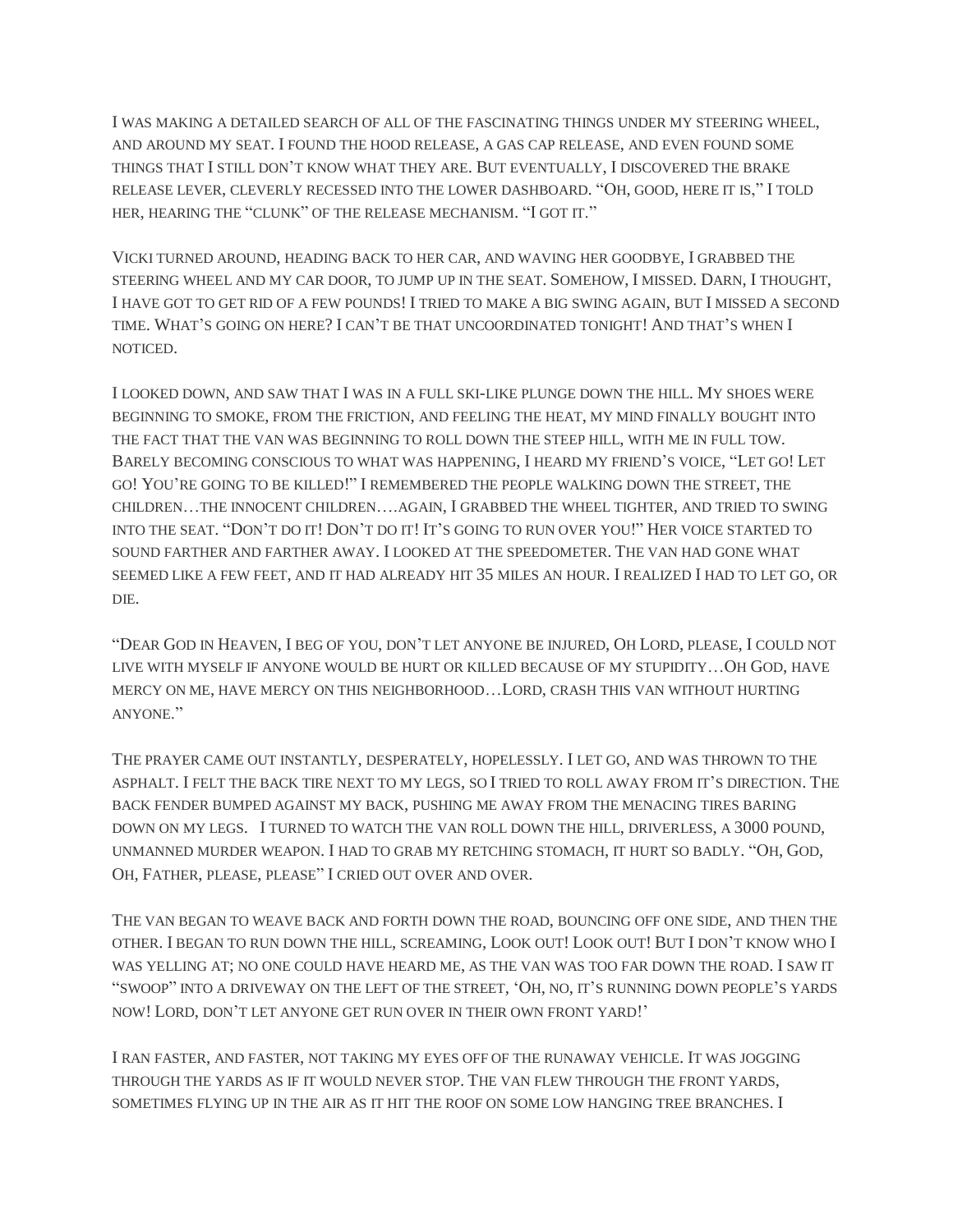FINALLY HEARD THE CRASH. IT HAD STOPPED IN SOMEONE'S DRIVEWAY.

I RAN TO THE DOOR OF THE HOUSE, FRANTICALLY POUNDING ON THE DOOR. THERE WAS A BIG TRUCK OUT FRONT; THE VAN HAD BARELY MISSED IT. WAS SOMEONE TRAPPED UNDER THE WRECK? A NEIGHBOR FROM ACROSS THE STREET RAN OVER AND BEGAN SEARCHING FOR VICTIMS. "DID YOU GET HIT?" HE ASKED ME, "ARE YOU OK? WHERE DID THE DRIVER GO? DID HE RUN AWAY?"

"NO," I GROANED, "THERE WAS NO DRIVER."

"THAT WAS SOOOOO COOL, DID YOU SEE IT? THIS VAN FLEW IN THE AIR, JUST LIKE THE DUKES OF HAZARD, AND THEN, SMASH! RIGHT INTO THE WALL! NO DRIVER? MAN! THAT WAS TOO COOL!"

I SAT ON THE SIDEWALK, LISTENING TO THE EMERGENCY SIRENS IN THE DISTANCE, STRAINING CLOSER AND CLOSER. MY FRIEND HAD CALLED 9-1-1, TELLING THEM A TERRIBLE DISASTER WAS TAKING PLACE. THEY HAD SENT A FIRE TRUCK, TWO PARAMEDIC UNITS, AND SEVERAL PATROL CARS.

AS THE EMERGENCY CREWS LEAPED OUT OF THEIR TRUCKS, THEY RAN TO THE VAN. EVERYONE SEARCHED AROUND FOR SOMEONE WITH INJURIES. FINALLY SOMEONE POINTED AT ME. A POLICE OFFICER STOOPED DOWN NEXT TO ME, AND PUT HIS HAND ON MY SHOULDER. "ARE YOU ALRIGHT?"

"NO, I DON'T THINK SO. BUT, PRAISE GOD, I'M IN ONE PIECE." I BEGAN TO CRY.

"YOU WERE THE DRIVER?"

"THERE WAS NO DRIVER. I RELEASED THE BRAKE, AND IT ROLLED DOWN THE HILL."

"BY ITSELF?" HIS VOICE SOUNDED HIS DISBELIEF.

"YES, BY ITSELF."

"From way up there?" He pointed to where my friend and her husband were standing.

"Yes, from up there."

"Hmmm." He stepped back, looking at the wreckage.

"Are you a praying woman, by any chance?" He ventured.

I told him yes, yes I was. Why?